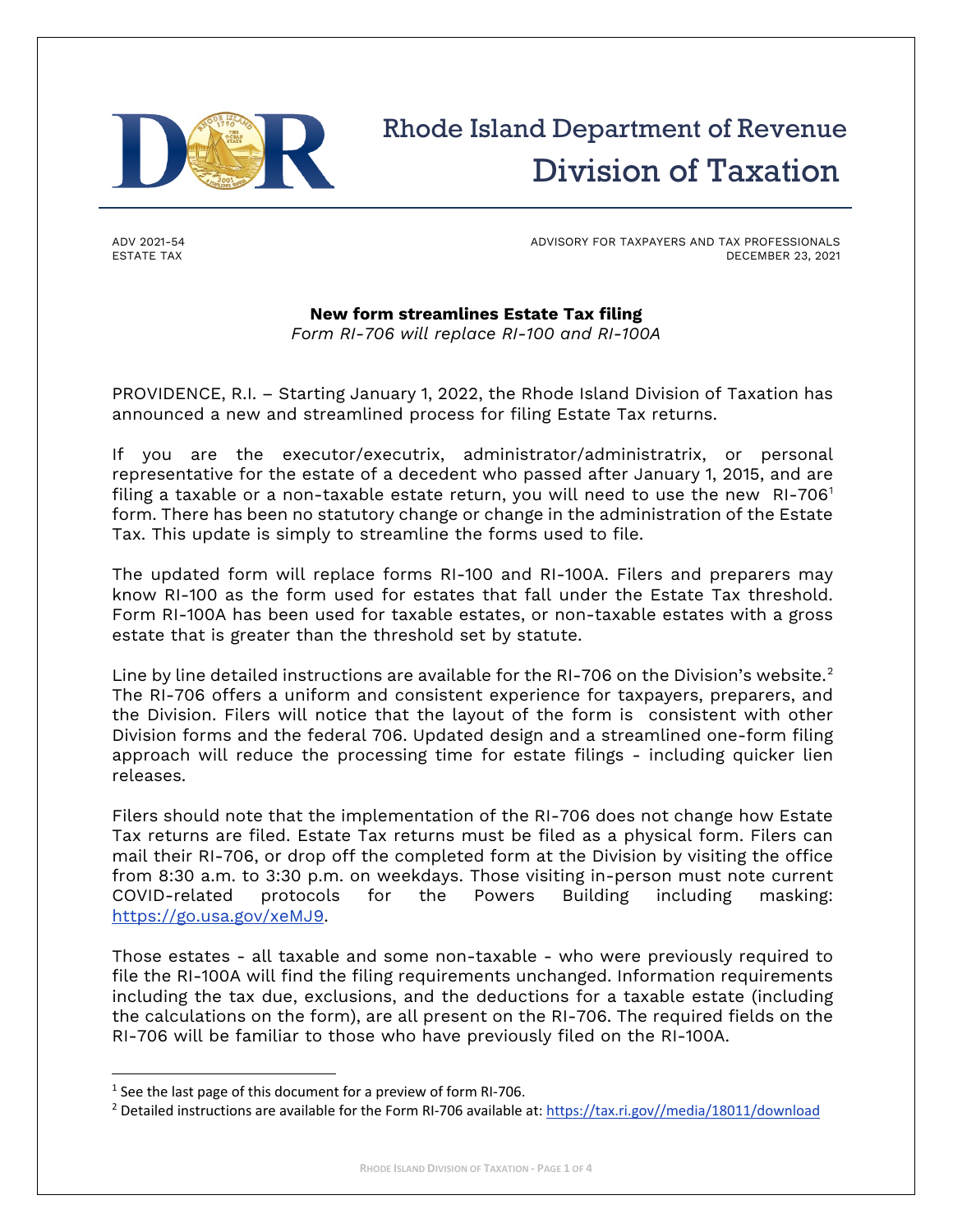Supporting documentation requirements, and the demographic data needed to complete the form will also stay the same. Filers will need to enter the decedent's name, address, and personal information, as well as that of the preparer and representatives. The information regarding the location of the preparer and representative has been moved to page 2 along with the marital status of the decedent.

Some additional small changes implemented with the RI-706 will also help expedite the filing process. One such update is the apportionment for estates with assets in and outside the state of Rhode Island. On the RI-706, there is only one apportionment schedule for use by both resident and non-resident estates.

Non-taxable estates with assets below \$1.3M will be required to complete the assets portion (lines 1-12) of the RI-706 - which is known as the recapitulation schedule differentiating the types of assets. This differs from the requirement of providing only the RI and non-RI asset amounts on the previous RI-100. The actual schedules related to the different classification will not be required for these non-taxable estates.

| Rhode Island Estate Tax threshold amount |                                 |  |  |  |  |
|------------------------------------------|---------------------------------|--|--|--|--|
| For decedent whose death occurs in:      | Estate Tax threshold amount is: |  |  |  |  |
| 2022                                     | \$1,648,611                     |  |  |  |  |
| 2021                                     | \$1,595,156                     |  |  |  |  |
| 2020                                     | \$1,579,922                     |  |  |  |  |
| 2019                                     | \$1,561,719                     |  |  |  |  |
| 2018                                     | \$1,537,656                     |  |  |  |  |
| 2017                                     | \$1,515,156                     |  |  |  |  |
| 2016                                     | \$1,500,000                     |  |  |  |  |
| 2015                                     | \$1,500,000                     |  |  |  |  |
| 2014                                     | \$921,655                       |  |  |  |  |
| 2013                                     | \$910,725                       |  |  |  |  |
| 2012                                     | \$892,865                       |  |  |  |  |
| 2011                                     | \$859,350                       |  |  |  |  |
| 2010                                     | \$850,000                       |  |  |  |  |
| 2009                                     | \$675,000                       |  |  |  |  |

If the decedent's gross estate exceeds the applicable threshold amount (above), the estate is taxable and must file. Non-taxable estates may also be required to file an Estate Tax return for various reasons.

Rhode Island's Estate Tax credit is adjusted annually by the percentage increase (if any) in the consumer price index for all urban consumers (CPI-U). For decedents dying on or after January 1, 2022, the credit amount is \$74,300, shielding from taxation the first \$1,648,611 of an estate. Thus, in general, for a decedent dying in 2022, a net taxable estate valued at \$1,648,611 or less will not be subject to Rhode Island's Estate Tax.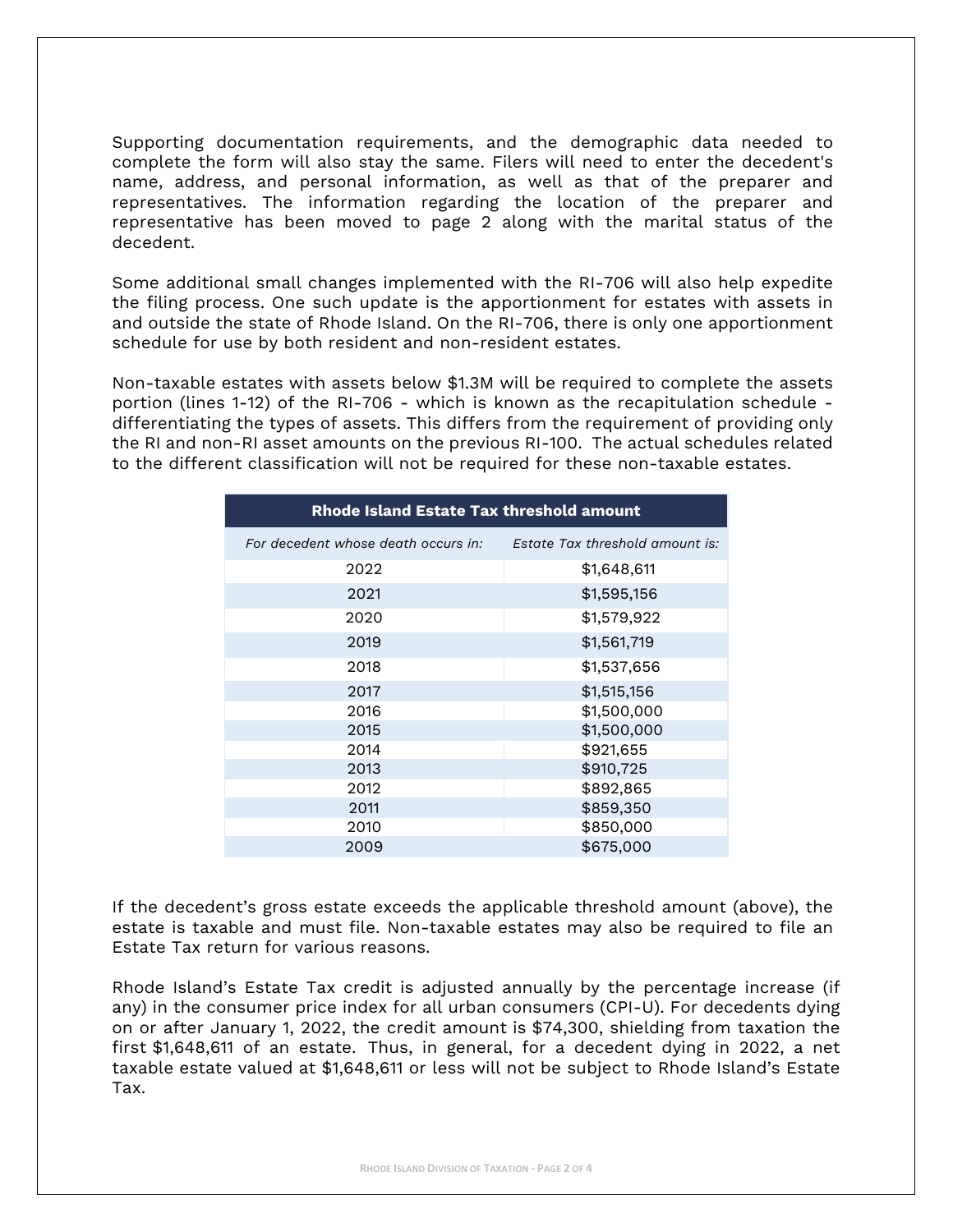In certain circumstances, the Rhode Island Estate Tax will not apply regardless of the estate's size. Rhode Island General Laws provide full details on application of the Estate Tax, as well as computations and factors such as martial deductions - [R.I. Gen.](http://webserver.rilegislature.gov/Statutes/TITLE44/44-22/INDEX.htm)  [Laws § 44-22.](http://webserver.rilegislature.gov/Statutes/TITLE44/44-22/INDEX.htm)

| <b>Rhode Island Estate Tax credit</b> |                              |  |  |  |  |
|---------------------------------------|------------------------------|--|--|--|--|
| For decedent whose death occurs in:   | Estate tax credit amount is: |  |  |  |  |
| 2022                                  | \$74,300                     |  |  |  |  |
| 2021                                  | \$70,490                     |  |  |  |  |
| 2020                                  | \$69,515                     |  |  |  |  |
| 2019                                  | \$68,350                     |  |  |  |  |
| 2018                                  | \$66,810                     |  |  |  |  |
| 2017                                  | \$65,370                     |  |  |  |  |
| 2016                                  | \$64,400                     |  |  |  |  |
| 2015                                  | \$64,400                     |  |  |  |  |

As of January 1, 2022, regardless of threshold, taxable and non-taxable estates will be filed using the RI-706. The Division is hopeful that the improved filing process will make Estate Tax filing, due nine months after the date of death of the decedent, more intuitive for taxpayers, and simplify the experience.

## **Notes on non-taxable estates**

Non-taxable estates may file an Estate Tax return for various reasons, including:

- To obtain a discharge of the automatic statutory lien that attaches to all real estate a decedent owns at death.
- To obtain a Notice of No Tax Due for probate court purposes.
- To obtain a Waiver to allow the sale of Rhode Island securities, including Rhode Island incorporated stock, Rhode Island state and municipal bonds, and mutual funds organized as business trusts that do business in Rhode Island.

*Non-taxable estates will only need to complete pages one, two, and a small portion of page four.*

For more information on Estate Tax or for questions, taxpayers and preparers are encouraged to contact the Division's Estate Tax Section by email: [Tax.Estate@tax.ri.gov](mailto:Tax.Estate@tax.ri.gov) or telephone from 8:30 a.m. to 3:30 p.m. business days: 401- 574-8829 option #8.

For Estate Tax forms visit us online: [Estate Tax Forms | RI Division of Taxation](https://tax.ri.gov/forms/individual-tax-forms/estate-tax-forms)